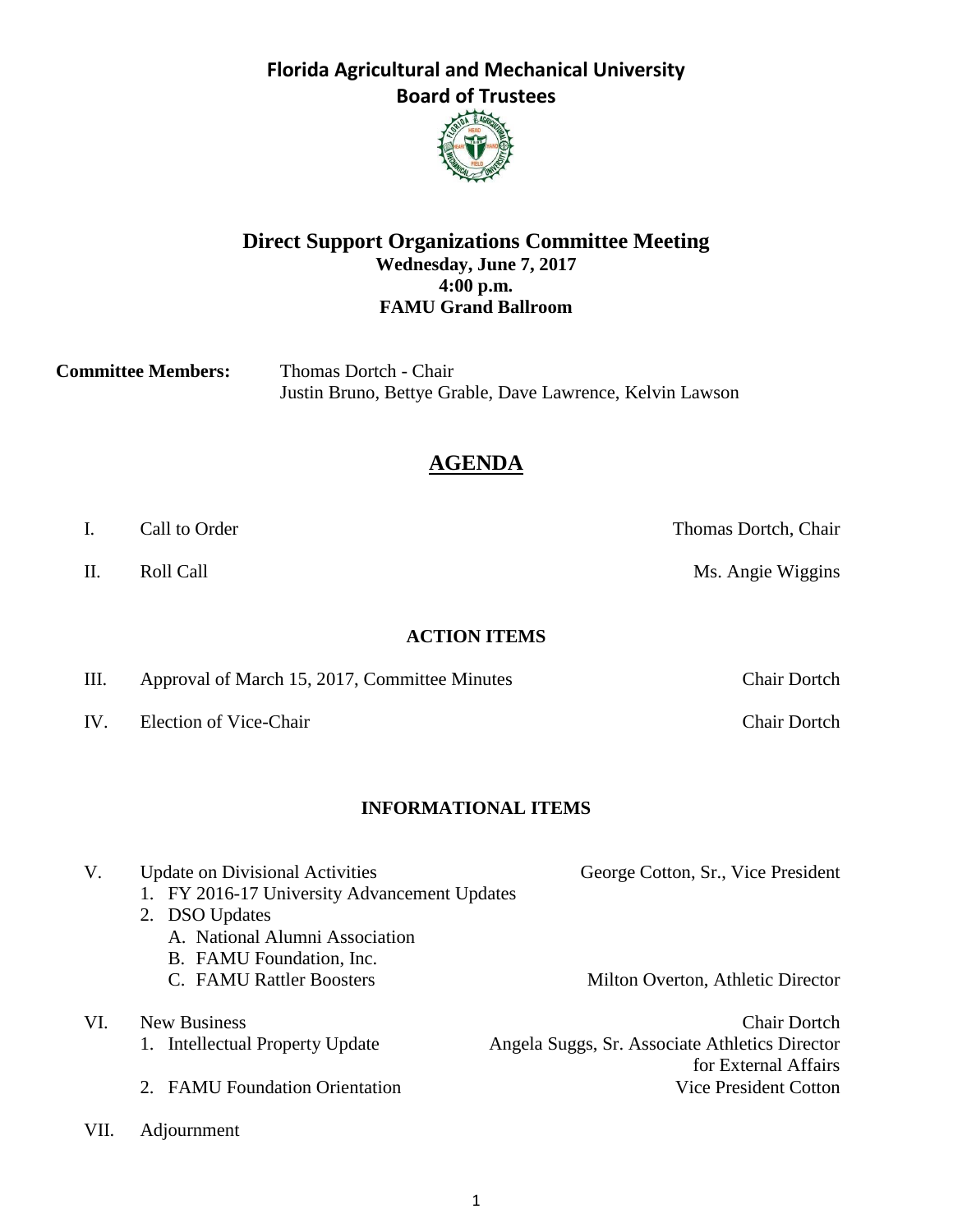

# **ACTION ITEM**

**Direct Support Organizations Committee**

**Wednesday, June 7, 2017 Agenda Item: III.**

| <b>Item Origination and Authorization</b> |                        |              |                                         |           |       |  |  |  |  |  |
|-------------------------------------------|------------------------|--------------|-----------------------------------------|-----------|-------|--|--|--|--|--|
|                                           | Policy                 | Award of Bid | <b>Budget Amendment</b><br>Change Order |           |       |  |  |  |  |  |
|                                           | Resolution             | Contract     |                                         | Grant     | Other |  |  |  |  |  |
|                                           |                        |              |                                         |           |       |  |  |  |  |  |
| <b>Action of Board</b>                    |                        |              |                                         |           |       |  |  |  |  |  |
| Approved                                  | Approved w/ Conditions | Disapproved  | Continued                               | Withdrawn |       |  |  |  |  |  |

### **Subject: Approval of DSO Committee Meeting Minutes (March 15, 2017)**

**Rationale:** In accordance with the Florida Statues, a governmental body shall prepare and keep minutes or make a tape recording of each open meeting of the body.

Attachment: DSO Committee Meeting Minutes (March 15, 2017)

**Recommendation:** Approve the minutes of the March 15, 2017, DSO Committee Meeting.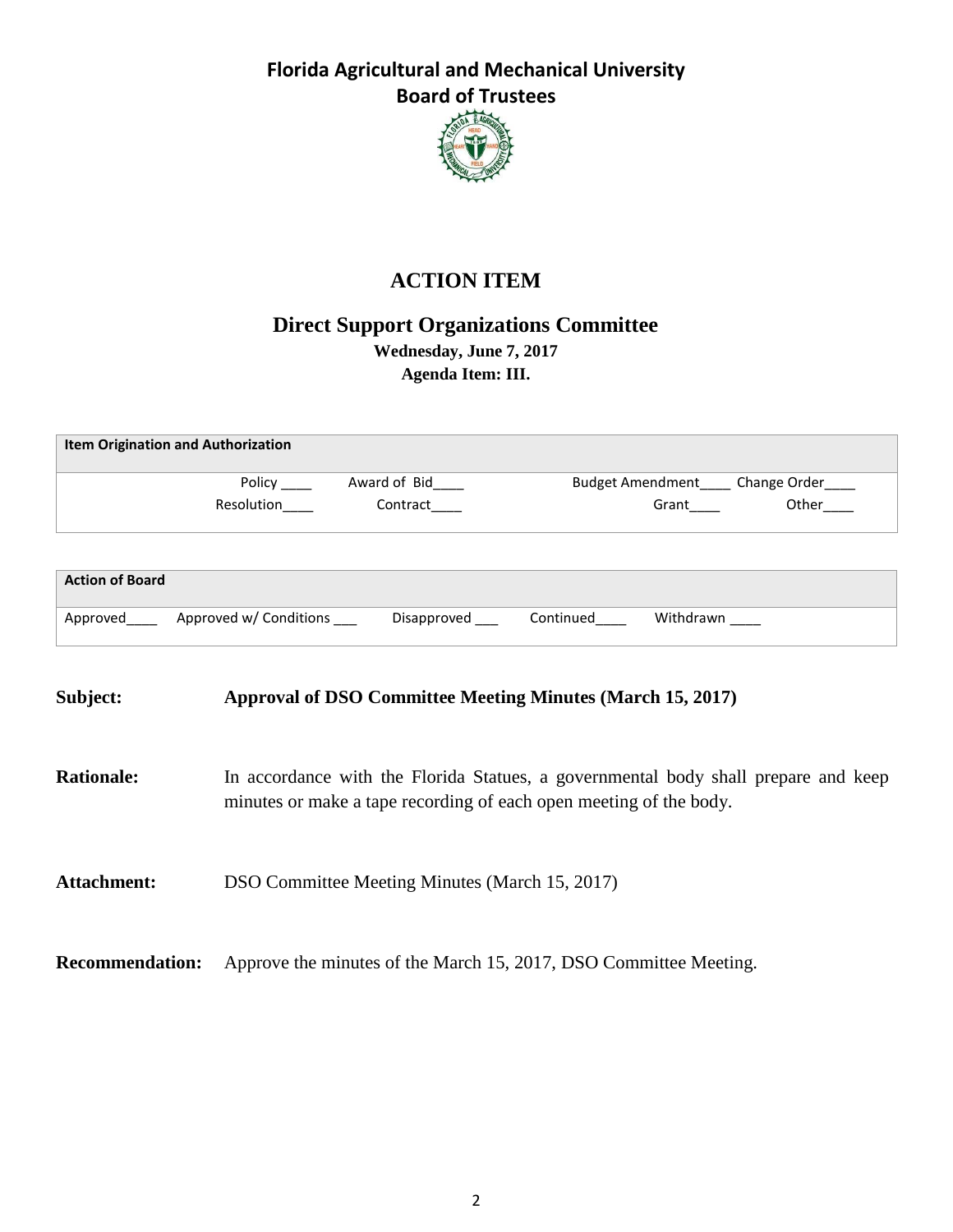

Direct Support Organizations Committee Meeting Minutes March 15, 2017

# **Trustee Thomas Dortch, Chair**

The meeting was called to order 10:00 a.m. by Committee Chair Thomas Dortch*.* Ms. Angie Wiggins called the roll, and the following Committee members participated: Trustees Justin Bruno, Bettye Grable, Dave Lawrence, and Kelvin Lawson. A quorum was established.

### **Approval of the October 31, 2016, Committee Minutes:**

The Committee reviewed minutes from the October 31, 2016, Direct Support Organizations (DSO) Committee Meeting. Trustee Grable moved approval; seconded by Trustee Bruno. The motion carried.

### **Vice President George Cotton, Sr., provided updates on Divisional Activities:**

### **A snapshot was presented on fundraising:**

- o Current giving is at \$5.2M in contributions. This same period last year, approximately \$4.9M had been raised in cash donations and pledges.
- o The average gift amount to date is \$1,887.
- o The division anticipates receiving, before the end of the calendar year, \$3M in pipeline gifts.

**Trustee Grable requested, for future fundraising snapshots, breakout the contributions underneath the top three contributors (alumni, friends, and corporations). VP Cotton responded that it will be made available to the Board.**

### **Planning and Assessment Update**

- $\circ$  Staff is in communication with Bentz Whaley Flessner (BWF), the national fundraising/capital campaign firm the University commissioned back in 2010 for the first and only feasibility study. The consultant's preliminary recommendation is to prepare a new feasibility study due to the amount of lag time since the original assessment in 2010, institutional changes, and variations in fundraising/philanthropy landscape.
- o Trustee Lawson stated that he reviewed the report from BWF. The report referenced \$50M as an organizational capacity to raise money. Trustee Lawson requested the following from staff:
	- 1) A "bridge" discussion how to move from the study performed by BWF several years ago, to today.
	- 2) What does the financial commitment need to be to support the efforts of the team to go out and raise funds? This would dictate the number of years to spread the campaign out.

The trustee advised that this is the right priority, but there is a need to understand the numbers. He inquired of VP Cotton if he has the right infrastructure in the Foundation to raise this type money; does additional funds need to be allocated for such in the University Advancement budget.

VP Cotton responded, as it relates to the campaign, he has looked at what it would cost to raise money; made calls to peer institutions to see who pays and who doesn't for a feasibility study; advised seven fundraisers would need to be added to staff; and he will request support from the Board.

o Trustee Lawrence advised that capital campaigns are announced when they're at 50%. VP Cotton responded that the plan is to announce at 50%; currently sitting north of \$20M. Will go public after \$50M mark has been reached.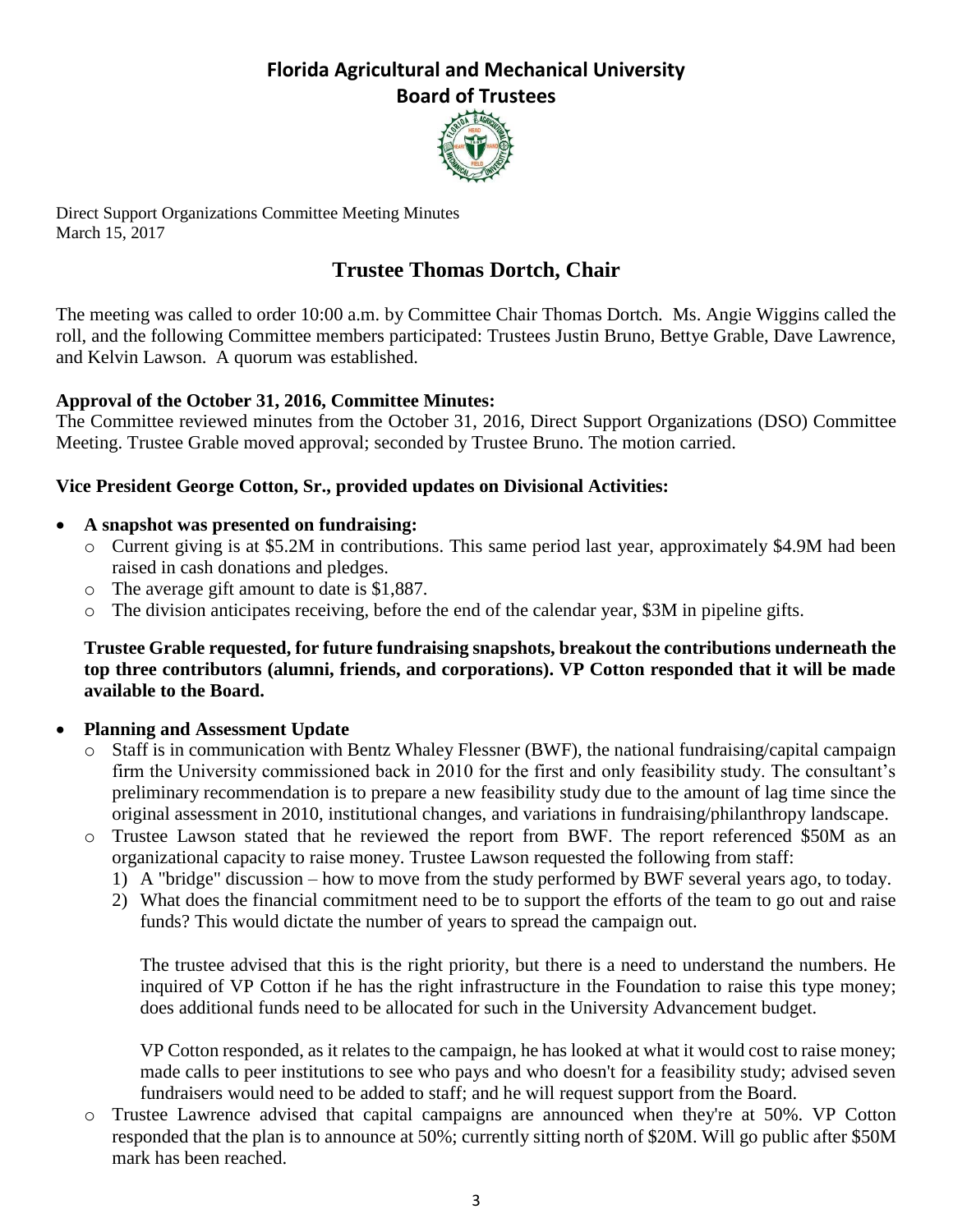

o After much discussion, staff was charged with providing as much details as possible to provide the Board a comfort zone regarding the campaign – details such as cost/budget, findings from the feasibility study, what the "bridge" is, etc.

### **DSO Updates:**

### **National Alumni Association (NAA)**

#### **Reports were given on the following activities:**

### **Recruitment Initiatives**

The Office of Alumni Affairs (OAA) has been assisting the Division of Student Affairs in organizing recruitment events. A few events have been hosted by the FAMU Board Chairman and several Trustees in cities such as Jacksonville, Atlanta, and Gainesville. Interim President Robinson has been present and made remarks. OAA also joined Student Affairs at one of the nation's largest recruitment fairs - the HBCU Black College Expo in Los Angeles.

### **Alumni Engagement**

- o OAA helped organize Houston alumni to welcome Dr. Robinson's visit to Houston, TX, for Super Bowl weekend.
- o Organized the DC Chapter alumni who welcomed Dr. Robinson to our nation's capital in preparation for his historic visit for the roundtable of HBCU presidents.
- o Handled logistics for the Polk County Chapter's Scholarship Gala, and has worked with this dedicated group for three years, and celebrated the fulfillment of their \$100,000 scholarship endowment in Lakeland, FL.
- o Helped organize the Florida Regional Conference held at the FAMU College of Law.
- o OAA and the FAMU Foundation are handling logistics for the Legacy Banquet in support of FAMU Athletics. The Banquet will be held in the Lawson Center, March 30 at 7p.m.

### **Upcoming Events**

- o **Friday, March 31**, Plaque Unveilings at the Eternal Flame. Alumni honorees are Mrs. Lisa LaBoo, Mr. Hubert Reddick (posthumously), Mr. and Mrs. John and Arnette-Scott Ward, and the FAMU NAA Polk County Alumni Chapter.
- o **Thursday, April 6,** FAMU Day at the Capitol.
- o **Friday, April 7,** Chairman Kelvin Lawson to speak at the Brevard Alumni Chapter Banquet.
- o **Saturday, April 8,** Dr. Robinson will deliver the keynote address to alumni in Marianna, FL.
- o **April 27-29,** The Weekend of Rededication celebrating the classes of 1947, '57, '67, and '77.
- o **May 13,** Trustee Lawrence will speak to the Broward County Alumni Chapter in Miramar, FL.

#### **Trustee Lawson requested that VP Cotton work with OAA to help identify places Board members should go (in addition to invitations they've received) to help spread the FAMU message.**

Trustee Dortch inquired about the status of staffing for the OAA. Need to understand the efforts and where VP Cotton is in terms of building the support team for OAA. VP Cotton responded, there are monies available to fund two positions (a fulltime position, and a partially funded position between University Advancement and the NAA). Ms. Carmen Martin is now the Senior Executive Director of alumni engagement and is leading the OAA office. As part of the campaign, has directed additional funding that will support regional outreach for alumni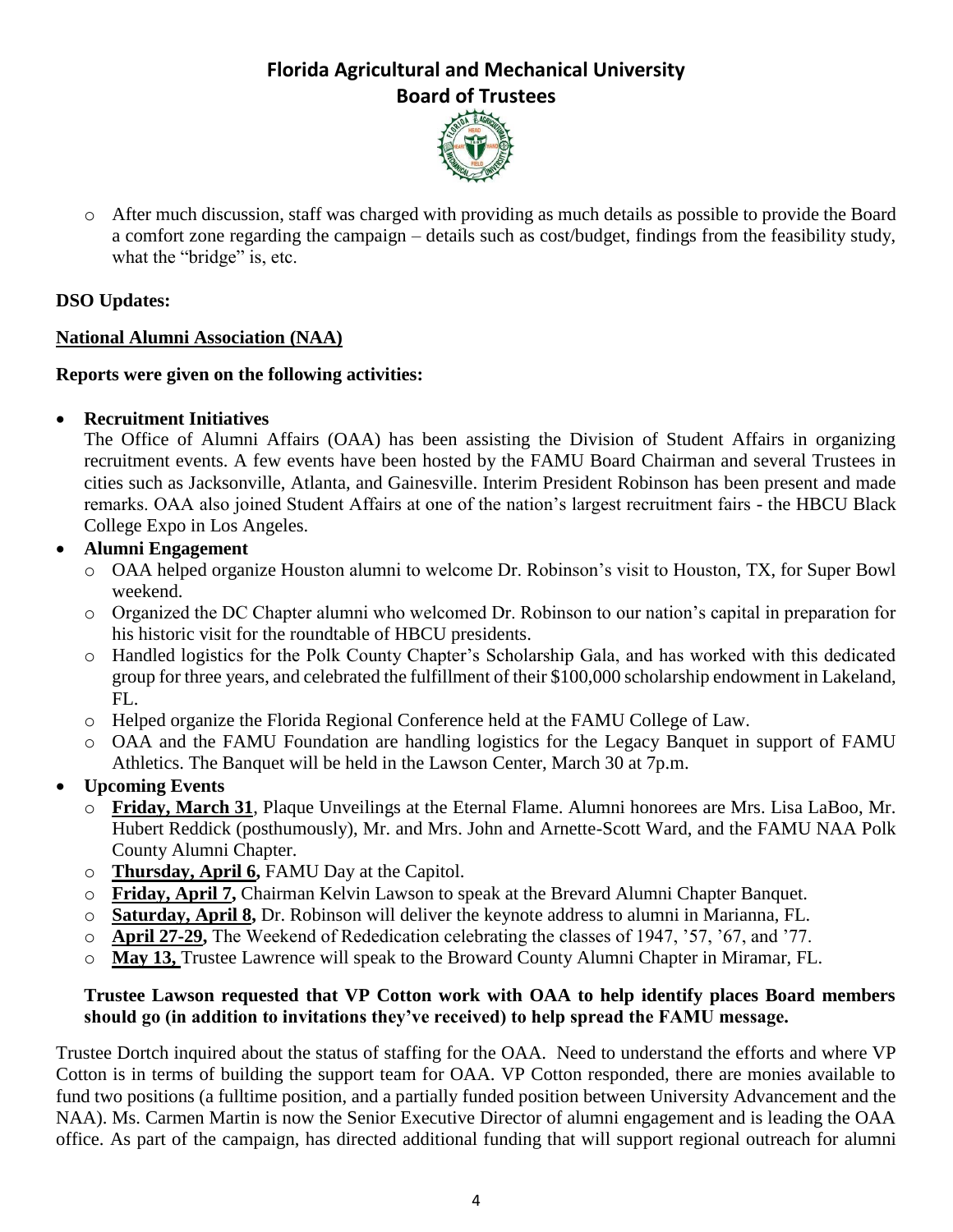

across the country. The objective is to strengthen staffing and the relationship with the NAA, and with alums nationwide who may or may not be part of the NAA.

Trustee Dortch announced that FAMU alumnus Joseph Hatchett was voted into the National Black College Alumni Hall of Fame. He was nominated for induction by the alumni association.

### **FAMU Foundation, Inc.**

- Legislators requested foundations of the State University System to provide clarification on data submitted to the Florida House of Appropriations. FAMU received positive accolades.
- The spring 2017 FAMU Foundation Board of Directors Meeting will be held May 24-26 in Baltimore, MD, in conjunction with the FAMU NAA National Convention in Baltimore, May 25-28.
- Three new members were elected to the FAMU Foundation Board: Directors Erica Hill, Lisa LaBoo, and Monica Williams Harris.
- The Foundation recently elected Commonfund as its new investment manager.
- The FAMU Foundation's endowment currently stands at \$120M.

### **FAMU Rattler Boosters**

- The Rattler Boosters Board met February 25 in Orlando; joining the group were Trustee Thomas Dortch, AD Milton Overton, and the Boosters Executive Director nominee.
- The Boosters report that many productive meetings have occurred from November 2016 to March 2017, meetings that included Trustee Dortch, AD Overton, and Vice President Cotton.
- The Boosters are currently accepting nominations to its board.

VP Cotton advised they have been working with the Boosters to ensure they bring everything into compliance. Trustee Dortch stated that significant progress is being made. Staff was commended for efforts in working with the Boosters.

#### **New Business**

### **Two new items came before the Committee:**

- **Intellectual Property (IP) –** staff to educate and activate a plan that patrols and ensures licensing agreements are enforced. The Board of Trustees is to be provided a copy of the IP agreement; NAA's charged with putting the enforcement piece on their priority list.
- **FAMU Foundation Orientation -** Mrs. Linda Barge-Miles and VP Cotton's assistant are to collaborate to schedule the Board an orientation to be briefed on the underworking's of the Foundation. Trustee Lawson advised that timing will be a challenge - wrap it in as a supplemental workshop to an existing Board Meeting, or VP Cotton could arrange one-on-one workshops by phone.

There being no further business, the meeting adjourned 2:48p.m. Thomas Dortch, Committee Chair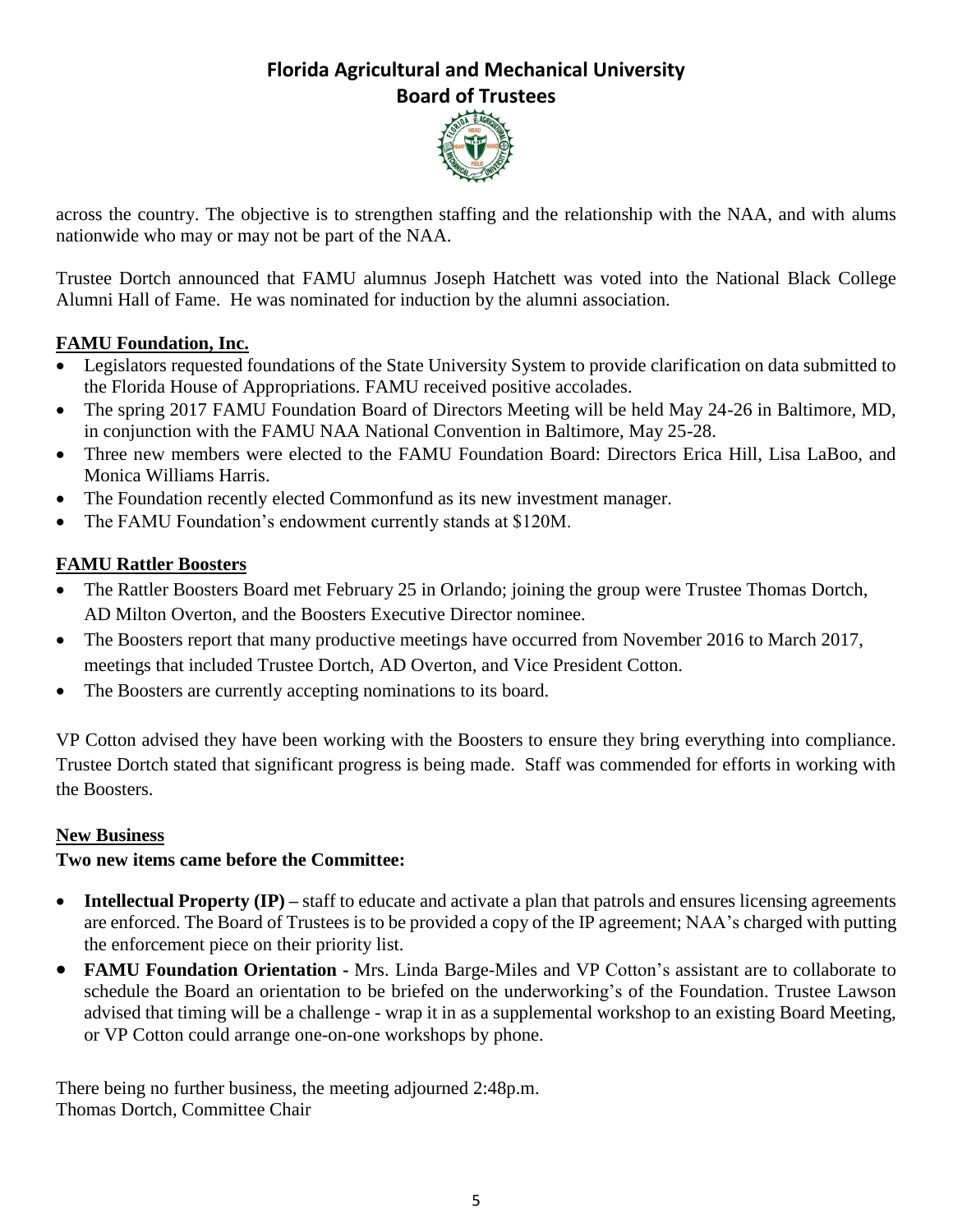

### **Direct Support Organizations Committee Wednesday, June 7, 2017 Agenda Item: V.**

### **Subject: Update on Divisional Activities**

- **Summary:** Update on Divisional Activities:
	- 1. FY2016-17 University Advancement Updates
	- 2. DSO Updates
		- A. National Alumni Association
		- B. FAMU Foundation, Inc.
		- C. FAMU Rattler Boosters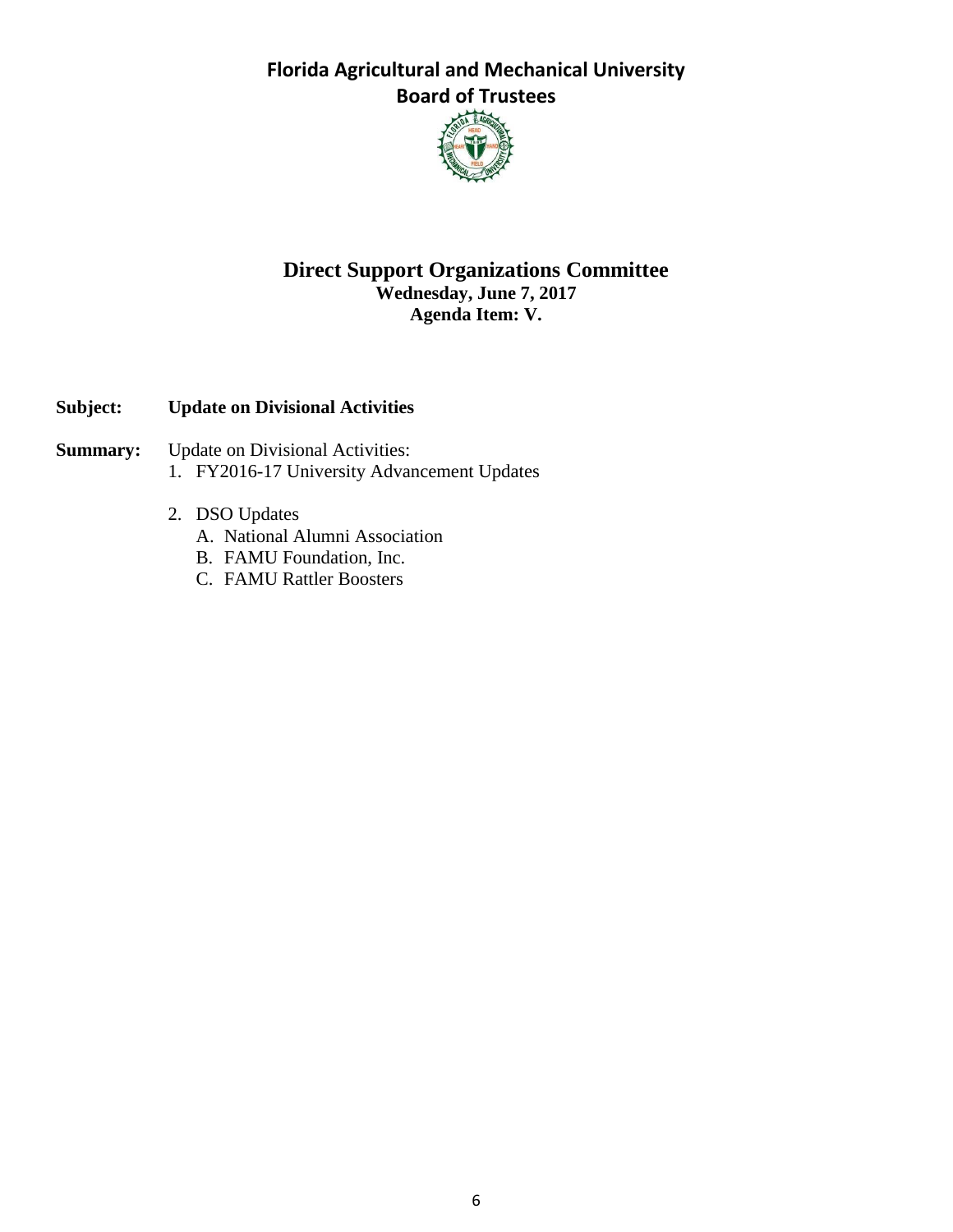

# **Direct Support Organizations Committee**

# **Overall Updates on Divisional Activities**

### **V. 1. FY2016-17 University Advancement Updates:**

### **A. Fundraising Snapshot**

- Current giving is \$7.4M in cash and pledges as of May 26 representing 22% increase over last year. This represents a record high for the University. In 2016, \$5.7M was raised at this time.
- The average gift amount is \$2,065 compared to \$1,365 in 2016.
- To date, the top three constituent groups by giving amount are:
	- 1. FAMU Alumni -- \$1.7M
	- 2. Friends -- \$1.4M
	- 3. Corporations -- \$1.3M
	- Geographically, the majority of gifts are from Florida, Georgia, and Texas.

### **2. DSO Updates:**

### **A. National Alumni Association (NAA)**

#### **Alumni Engagement**

- **March 30 –** The Office of Alumni Affairs (OAA) and the Foundation handled logistics/execution for the Legacy Banquet in support of Athletics. Nearly 700 alumni and friends participated.
- **April 6** OAA organized FAMU Day at the Capitol. University Government Affairs Chief Barbara Pippin and NAA Government Affairs Chair Dr. Carolyn Collins had excellent collaboration in helping alumni articulate a message of gratitude and concern over funding proposals relative to FAMU projects. More than 375 alums participated from Florida, Georgia, Alabama and Washington, DC. The alumni delegates appreciated visits from FAMU's BOT leadership, Dr. Robinson, University leadership and Deans, and several of our local lawmakers to whom provided updates on key bills concerning FAMU. The evening culminated with a reception and spirited performance by the FAMU Marching 100 on the 22nd floor. Nearly all members of the Florida Conference of Black State Legislators were in attendance.
- **April 7 –** OAA assisted with logistics for the Brevard County Alumni Chapter Banquet Scholarship gala; Chairman Kelvin Lawson was the keynote speaker.
- **April 8 –** OAA assisted with logistics for the North West Florida Alumni Chapter banquet in Marianna, which featured University Interim President Dr. Larry Robinson.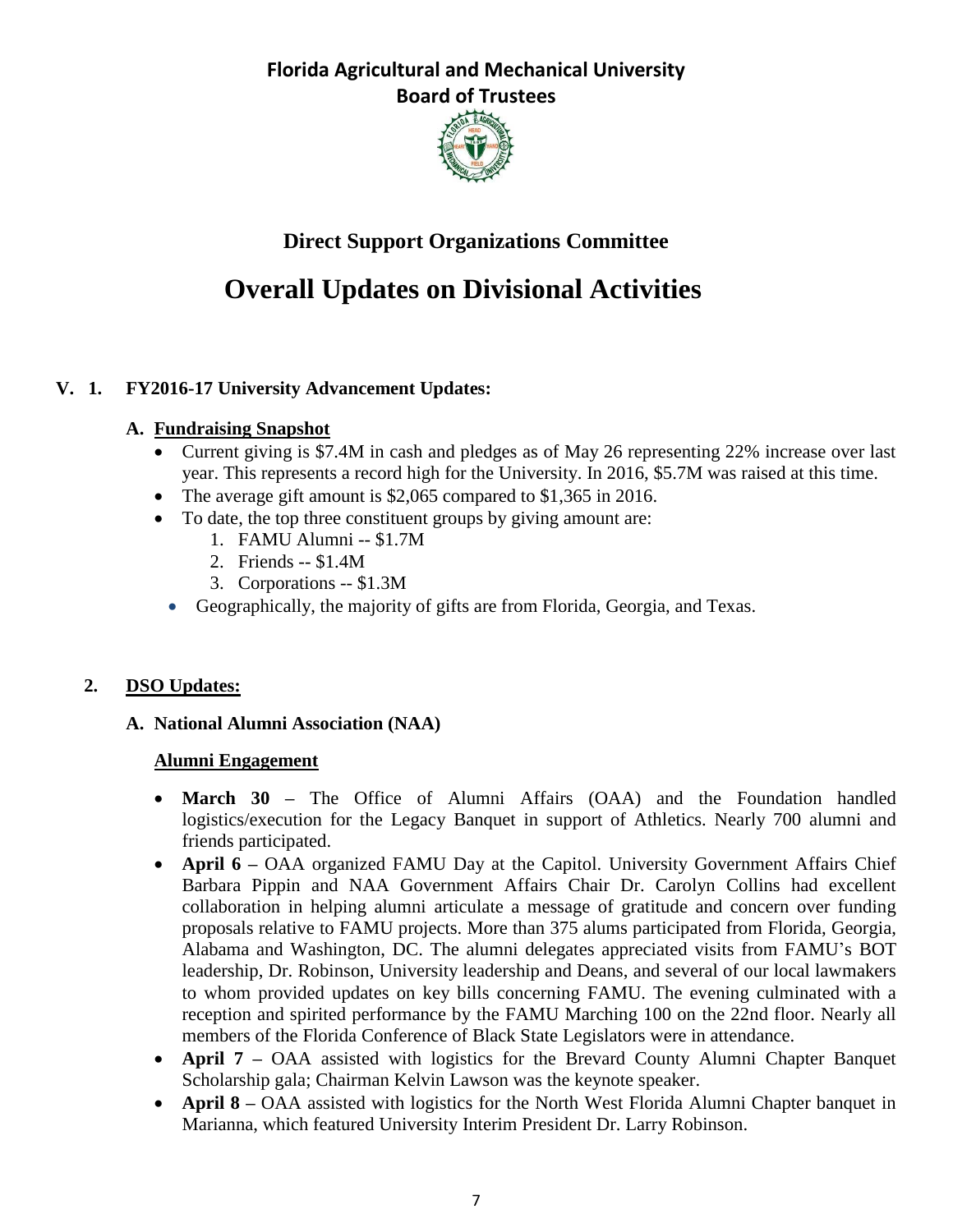

- **April 27-29 -** The Office of Alumni Affairs welcomed alumni from the classes of 1947, '57 and '67 back to The Hill in celebration of their milestone anniversaries at FAMU, including the  $8<sup>th</sup>$ President, Dr. Frederick S. Humphries class of 1957, and Polk County Chapter President, Mrs. Doris Hicks class of 1967, and the oldest of the graduates, 91 year old Thelma Harrison Wills of Quincy Florida; class of 1947. FAMU NAA President Greg Clark bestowed the Presidential Medallion of Service to Dr. Humphries and also presented Dr. Robinson the President's Medallion of Service during commencement.
- **May 12-13 -** South Florida Alumni and Friends welcomed Interim President, Dr. Larry Robinson, First lady Sharon and Trustee Dave Lawrence for two days of conversation and awareness about the state of Florida A&M University. The weekend culminated with a town hall meeting and recruitment session at the Miramar, Florida, public library. Trustee Lawrence and President Robinson spent nearly two hours engaging alumni in a question and answer sesssion about FAMU. Topics ranged from customer service, and legislative priorities to online degree programs and student recruitment.

#### **National Convention**

The National Alumni Association recently completed its Annual Meeting in Baltimore, MD. Several University Trustees, The FAMU Foundation Board, Rattler Boosters, Interim President Robinson and University Leadership, Student Leaders and numerous Deans, participated. More than 330 alumni attended the conference. As part of the event, several Alumni were presented with Distinguished Service Awards. Among those included were:

- Col. Cedric Carrington (Military Honoree), director of Strategic Wargaming, U.S. Army War College
- Wendell Duggins (Technology Honoree), retired senior manager, IBM
- Kelvin Lawson (Business Honoree) FAMU Bd. of Trustees chair/Acosta Sales and Marketing service director
- Rufus R. Little, III (Community Service Honoree), compliance and risk management professional, Infosys Ltd.
- Kimberly Michelle "K. Michelle" Pate (Entertainment Honoree), singer, songwriter, television personality
- Artie L. Polk, D. Min. (Comm. Service Honoree), Exe. Pastor of Mt. Gilead Baptist Church and project manager, EBA Engineering, Inc.
- Angela Adams Suggs (Athletics Honoree), senior associate athletics director, FAMU
- Ambassador Teddy Taylor (Government Honoree), U.S. Consul General, Cape Town, South Africa
- Lynette P. Wims (Education Honoree), retired educator, Broward County Public Schools

The NAA was also successful in raising nearly \$300,000 in support of FAMU, including specific funding provided to the Save Our Students initiative, FAMU Athletics, and the FAMU Fund.

FAMU Foundation Board of Director and Philanthropist Lisa LaBoo served as the keynote Speaker at the Annual Breakfast.

The NAA also joined the FAMU Foundation Board in expressing a vote of confidence in support of Dr. Larry Robinson to be appointed the next President of Florida A&M University.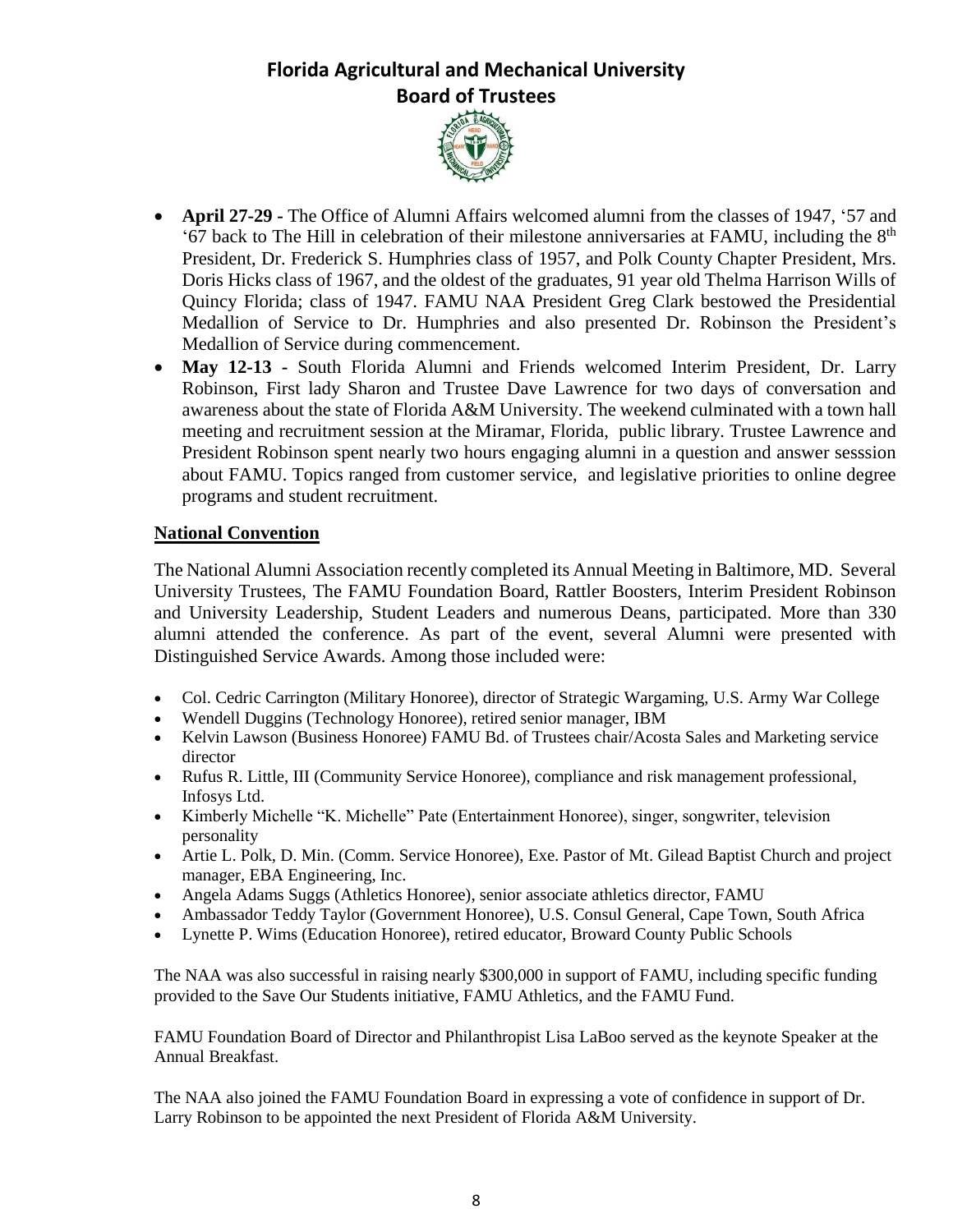

#### **B. FAMU Foundation, Inc.**

The FAMU Foundation has completed its realignment of investment services, hiring the firm Commonfund as the new Outsourced CIO to manage the Foundation's endowment. The official transfer was effectively completed on June  $1<sup>st</sup>$ . The FAMU Endowment has experienced strong growth over the last quarter. At the end of FY 2016, the endowment stood at \$112.8 million, but has since rebounded to \$122 million. During the current fiscal year the Foundation is up roughly 9%. The FAMU Endowment remains the largest of all Public HBCU's.

### **C. FAMU Rattler Boosters**

The FAMU Rattler Boosters continue to work towards reorganization and have hired former FAMU NAA President Tommy Mitchell as the new Executive Director. While details remain as to finalizing steps that officially certify and reframe the organization, plans are in place to move the organization forward. Mr. Mitchell and AD Overton will address the Board as to logical next steps.